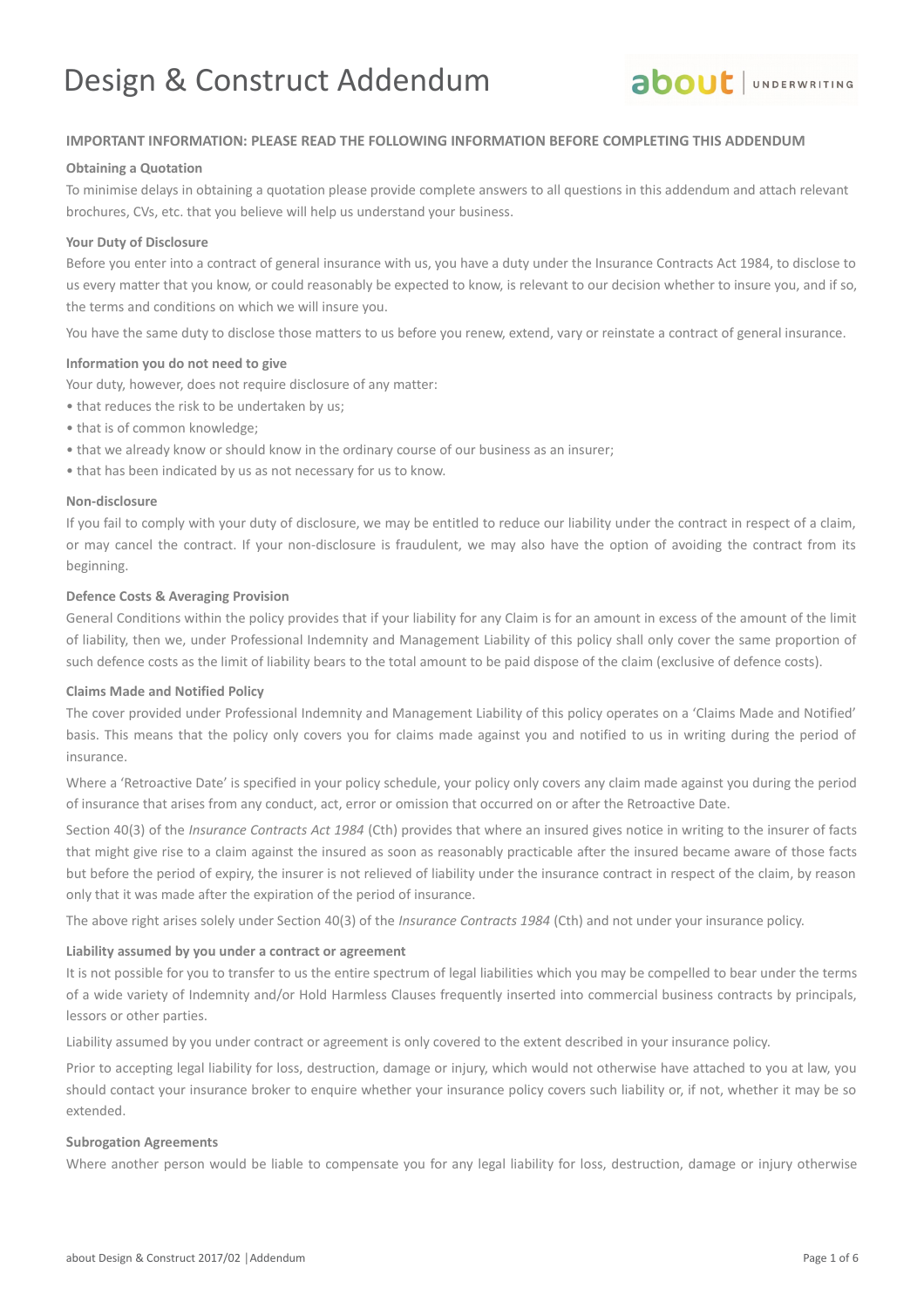covered by this insurance, but you have agreed with that person either before or after the loss, destruction, damage or injury occurred that you would not seek to recover any monies from that person, we will not cover you under this insurance for such legal liability for loss, destruction, damage or injury.

about JUNDERWRITING

#### **Privacy**

About Underwriting value the privacy of your personal information and we will ensure the handling of your personal information is dealt with in accordance with the *Privacy Act 1988* (Cth) (the Act) and the relevant Australian Privacy Principals. Our full privacy policy can be accessed at **aboutunderwriting.com.au** 

When we provide insurance products and/or services, we ask you for the personal information we need to assess applications for insurance policies, to administer and manage insurance policies and to investigate and handle claims. This can include a broad range of information ranging from your name, date of birth, address and contact details to other information about your personal affairs including your profession, financial affairs including financial statements, any criminal convictions or claims.

We may need to disclose personal information that you provide us to contractors, coinsureds, insurers and underwriters (who may be located overseas), lawyers, claims adjusters and others engaged by About Underwriting to enable them to administer policies or handle claims. Regardless of the information shared, we will take all reasonable steps to ensure that the above parties protect your information in the same way that we do.

Our Privacy Policy shown in the above link contains information about how you can access the information we hold about you, ask us to correct it, or make a privacy related complaint. You can obtain a copy from our Privacy Officer by emailing to [privacy@aboutunderwriting.com.au](mailto:privacy@aboutunderwriting.com.au)

#### **Consent**

By visiting any of our websites, online quotation systems, applying for, renewing or using any of our products or services you agree to your information being collected, held, used and disclosed as set out in our Privacy Policy.

#### **Complaints or Disputes**

If you wish to make a complaint about our products or services, or a Privacy breach, you can contact us at [complaints@aboutunderwriting.com.au](mailto:complaints@aboutunderwriting.com.au) or [privacy@aboutunderwriting.com.au](mailto:privacy@aboutunderwriting.com.au) Please refer to our complaints & disputes process detailed at [aboutunderwriting.com.au](http://www.aboutunderwriting.com.au/)

If this does not resolve the matter or you are not satisfied with the way a complaint has been dealt with, you should contact:

Lloyd's Underwriters' General Representative in Australia Level 9, 1 O'Connell St Sydney NSW 2000 Telephone Number: (02) 8298 0783 Email: [idraustralia@lloyds.com](mailto:idraustralia@lloyds.com)

who will refer your dispute to the Complaints team at Lloyd's.

Complaints that cannot be resolved may be escalated to an independent dispute resolution body; Financial Ombudsman Services Limited (FOS). This external dispute resolution body has the ability to make decisions of which About Underwriting are obliged to comply.

Contact details are:

**Financial Ombudsman Services Limited Phone: 1800 367 287 Email:** [info@fos.org.au](mailto:info@fos.org.au) **Internet:** [http://www.fos.org.au](http://www.fos.org.au/) **GPO Box 3, Melbourne, VIC 3001**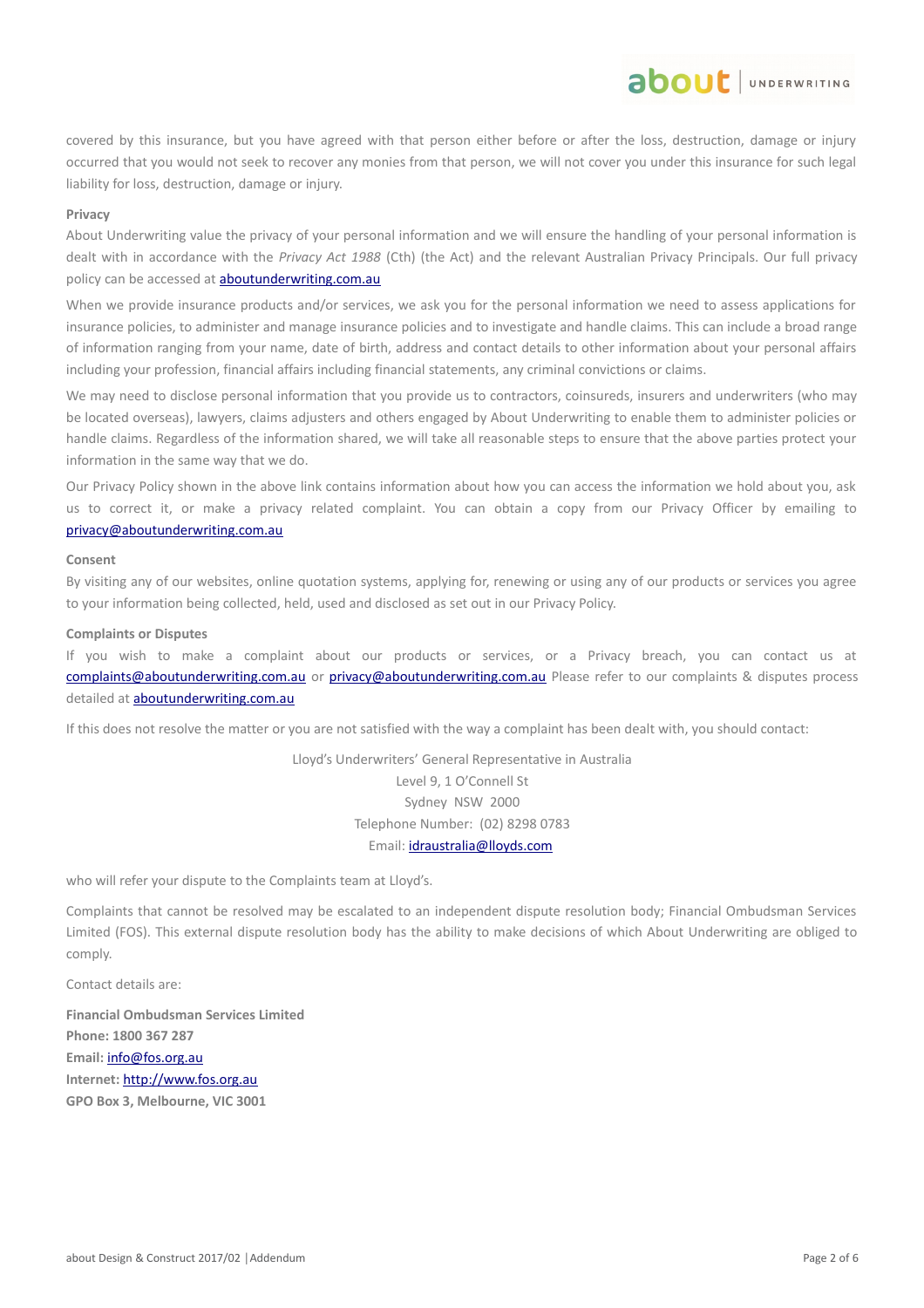

## **Design & Construct Addendum**

This Addendum is specific to Design & Construct.

"You/your" in this Addendum means the "Named Insured".

## **About you**

#### 1. Named insured(s):

## **About the business**

2. Professional Fee income:

| Past financial year: | Current financial year: | Next financial year: |
|----------------------|-------------------------|----------------------|
|                      |                         |                      |

3. Please state the percentage of fee income derived from each of the following activities in the past financial year:

| <b>Activities</b>                     | Percentage of fee income | <b>Activities</b>                                 | Percentage of fee income |
|---------------------------------------|--------------------------|---------------------------------------------------|--------------------------|
| <b>Acoustic Engineers</b>             |                          | <b>Electrical Design</b>                          |                          |
| Architects                            |                          | <b>Electrical Engineering</b>                     |                          |
| <b>Building Surveyors</b>             |                          | <b>Environmental Engineering</b>                  |                          |
| Building Surveyors - Pre-<br>Purchase |                          | <b>Expert Witness</b>                             |                          |
| <b>Chemical Engineering</b>           |                          | <b>Feasibility Studies</b>                        |                          |
| Civil Engineering                     |                          | Fire Engineers                                    |                          |
| Construction<br>Management            |                          | Geotechnical Engineering / Soil<br><b>Testing</b> |                          |
| <b>Drafting</b>                       |                          | Heating / Cooling / Ventilation                   |                          |
| <b>Energy Consultants</b>             |                          | Hydraulic Design / Engineering                    |                          |
| <b>Engineering Surveying</b>          |                          | Interior Design including Expo                    |                          |
| <b>Electrical Contracting</b>         |                          | Land Surveyors                                    | Cont.                    |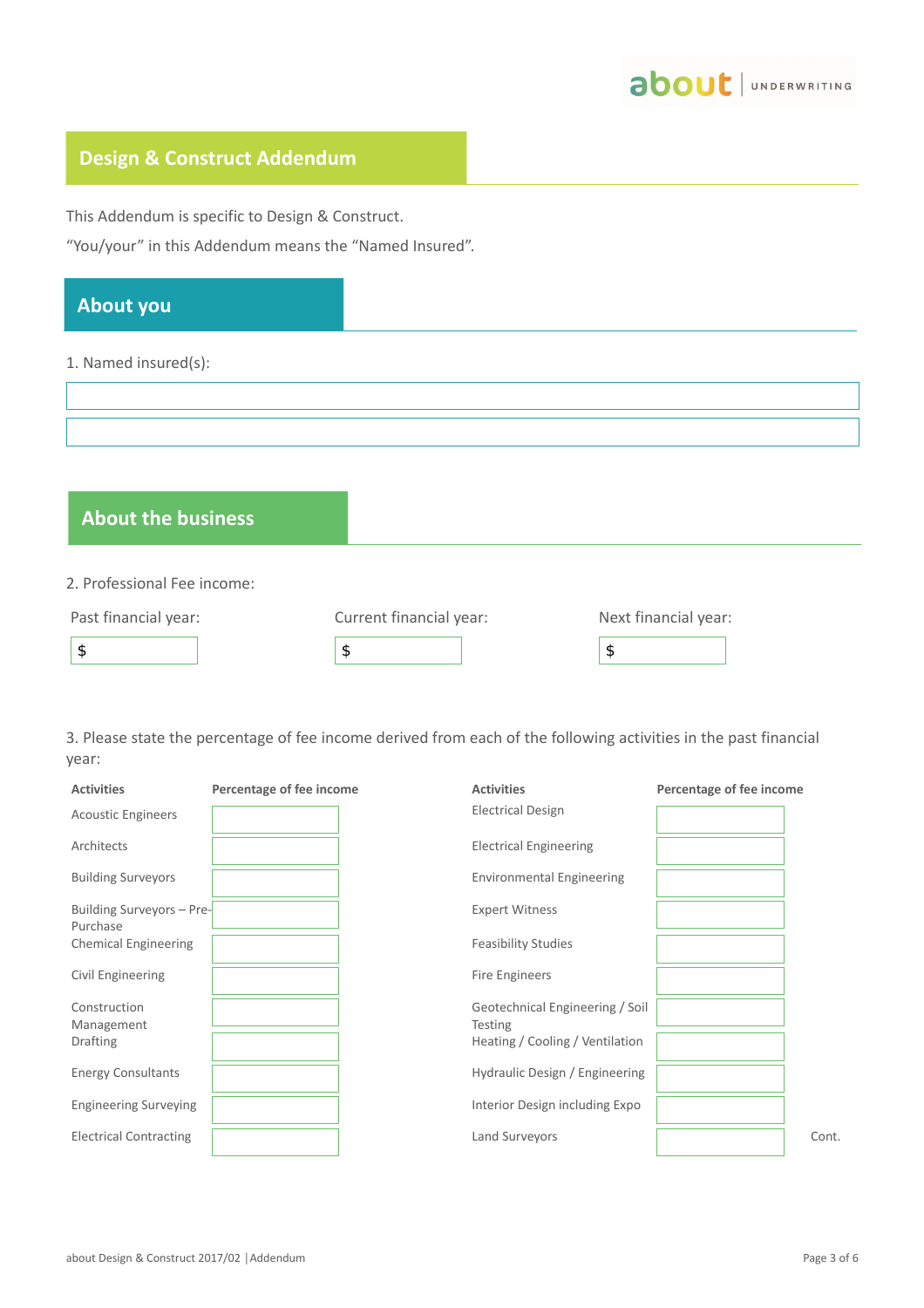## about | UNDERWRITING

|                                     | Percentage of fee income |                              | Percentage of fee income |
|-------------------------------------|--------------------------|------------------------------|--------------------------|
| Landscape Architecture              |                          | <b>Quantity Surveyors</b>    |                          |
| Marine Surveying and<br>Engineering |                          | Safety Engineers             |                          |
| <b>Materials Testing</b>            |                          | <b>Structural Engineers</b>  |                          |
| <b>Mechanical Engineering</b>       |                          | Teaching / Lecturing         |                          |
| Mining Engineering                  |                          | Telecommunications Engineers |                          |
| <b>Plumbing Engineering</b>         |                          | <b>Town Planning</b>         |                          |
| Product Design<br>Engineering       |                          | Traffic Surveys / Engineers  |                          |
| Project Co-Ordination               |                          | <b>Welding Inspectors</b>    |                          |
| Project Management                  |                          | Other - please specify:      |                          |
|                                     |                          |                              |                          |
|                                     |                          | <b>Total</b>                 | 100%                     |

4. Please state the percentage of fees earned in the past financial year for the following categories:

| <b>Areas of Work:</b>                           | <b>Percentage Fee</b><br><b>Breakdown</b> |                                               |
|-------------------------------------------------|-------------------------------------------|-----------------------------------------------|
| <b>Bridges</b>                                  |                                           | Land Reclamation                              |
| <b>Commercial Buildings</b>                     |                                           | <b>Marine Surveys</b>                         |
| Dams                                            |                                           | Mechanical Plant / Bulk Handling<br>Equipment |
| <b>Domestic Buildings</b>                       |                                           | <b>Mines</b>                                  |
| Fairs / Show Ground<br>Structures / Exhibitions |                                           | Nuclear / Atomic                              |
| Foundations /<br>Underpinnings                  |                                           | Petrochemical / Refineries                    |
| Harbours / Jetties                              |                                           | Soil Testing                                  |
| Heating / Ventilation /<br>Air-Conditioning     |                                           | Sewerage Systems                              |
| High Rise Buildings<br>(exceeding 3 floors)     |                                           | <b>Town Planning</b>                          |
| <b>Industrial Buildings</b>                     |                                           | Tunnels                                       |
| <b>Institutional Buildings</b>                  |                                           | Other - please specify:                       |

|                                                               | <b>Breakdown</b> |
|---------------------------------------------------------------|------------------|
| Land Reclamation                                              |                  |
| Marine Surveys                                                |                  |
| Mechanical Plant / Bulk Handling<br>Equipment<br><b>Mines</b> |                  |
| Nuclear / Atomic                                              |                  |
| Petrochemical / Refineries                                    |                  |
| Soil Testing                                                  |                  |
| Sewerage Systems                                              |                  |
| Town Planning                                                 |                  |
| Tunnels                                                       |                  |
| Other - please specify:                                       |                  |
|                                                               |                  |
| <b>Total</b>                                                  | 100%             |

## **Percentage Fee**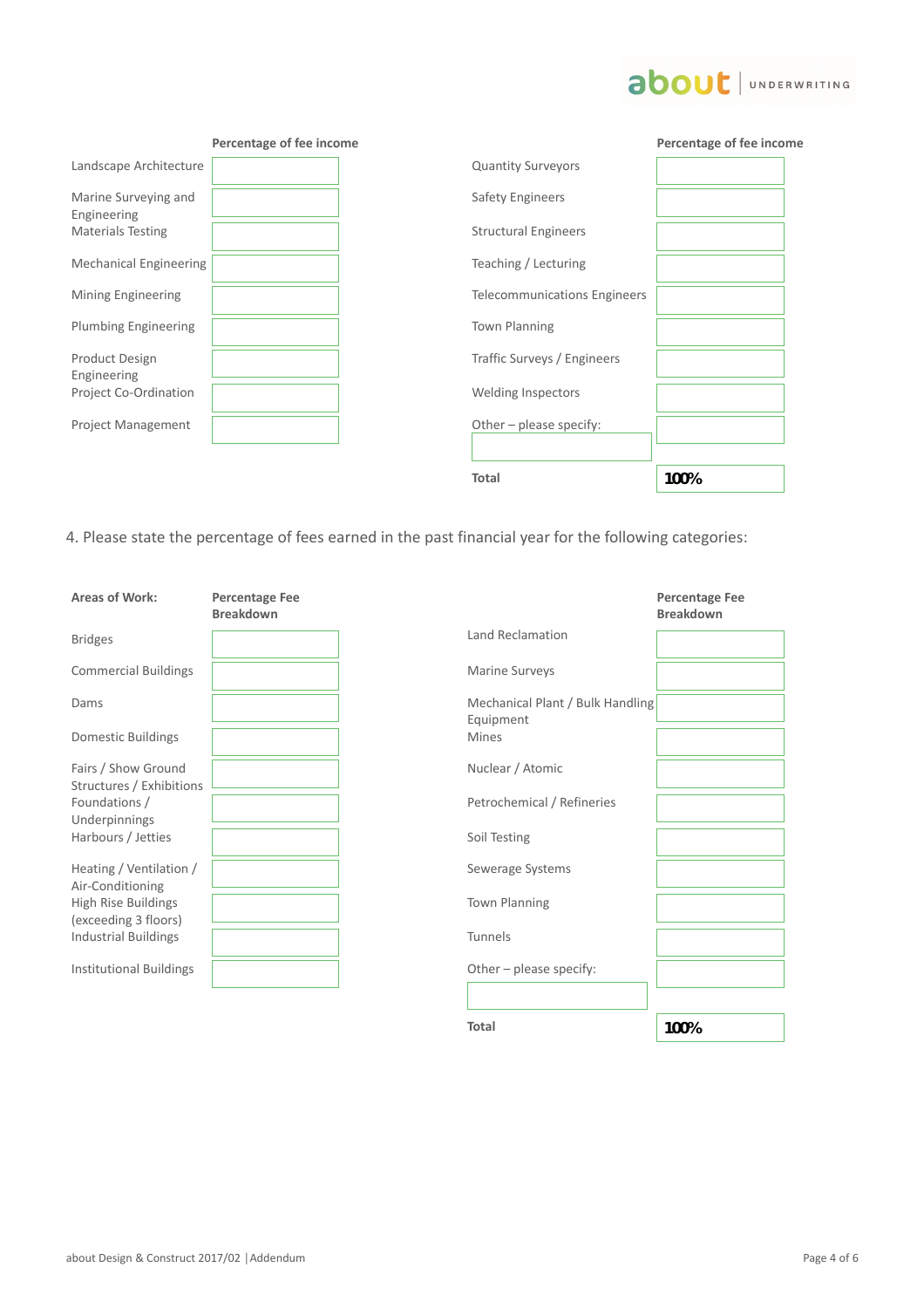

5. Please advise turnover and fees from contracts undertaken by you, as follows:

(Please note: professional services means design or specification, feasibility study, surveying, inspection, project management and construction management but excludes supervision of construction, erection or installation services performed by you)

|                                                                                                                                                                    | Last financial year |             | <b>Current financial year (est)</b> |             |
|--------------------------------------------------------------------------------------------------------------------------------------------------------------------|---------------------|-------------|-------------------------------------|-------------|
|                                                                                                                                                                    | <b>Turnover</b>     | <b>Fees</b> | <b>Turnover</b>                     | <b>Fees</b> |
| Contracts where you provide professional<br>services in addition to construction works<br>and undertake the professional services<br>yourself                      |                     |             |                                     |             |
| Contracts where you provide professional<br>services in addition to construction works<br>but sub contract these services to other<br>parties                      |                     |             |                                     |             |
| Contracts where you are employed for a fee<br>in a professional capacity to provide design<br>only services (you are not undertaking<br>construction works)        | N/A                 |             | N/A                                 |             |
| Contracts where you are employed for a fee<br>to provide project management or<br>construction management services (you are<br>not undertaking construction works) | N/A                 |             | N/A                                 |             |
| Contracts where you only undertake<br>construction works and do not provide any<br>professional services                                                           |                     | N/A         |                                     | N/A         |
| Other turnover or fee income not specified<br>above (please provide details)                                                                                       |                     |             |                                     |             |
| Total of all contracts undertaken by you                                                                                                                           | \$                  | \$          | \$                                  | \$          |